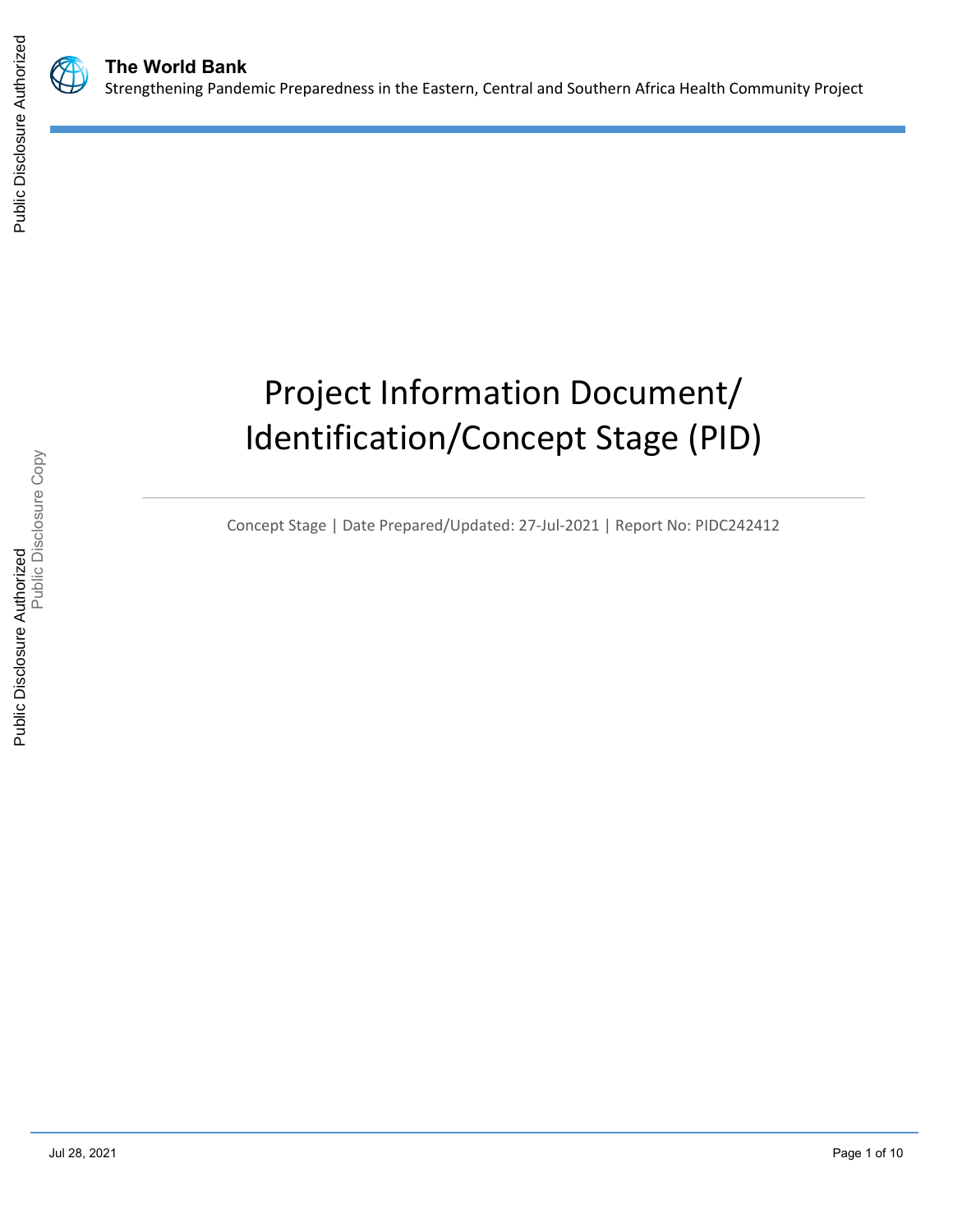

## **BASIC INFORMATION**

## **A. Basic Project Data**

| Project ID                             | Parent Project ID (if any)                                         | Environmental and<br>Social Risk<br>Classification                           | Project Name                                                                                                                           |
|----------------------------------------|--------------------------------------------------------------------|------------------------------------------------------------------------------|----------------------------------------------------------------------------------------------------------------------------------------|
| P176300                                |                                                                    | Moderate                                                                     | <b>Strengthening Pandemic</b><br>Preparedness in the Eastern,<br><b>Central and Southern Africa</b><br><b>Health Community Project</b> |
| Region                                 | Country                                                            | Date PID Prepared                                                            | <b>Estimated Date of Approval</b>                                                                                                      |
| AFRICA                                 | Africa                                                             | 27-Jul-2021                                                                  |                                                                                                                                        |
| <b>Financing Instrument</b>            | Borrower(s)                                                        | <b>Implementing Agency</b>                                                   |                                                                                                                                        |
| <b>Investment Project</b><br>Financing | East, Central and Southern<br>Africa Health Community<br>(ECSA-HC) | East, Central and<br>Southern Africa<br><b>Health Community</b><br>(ECSA-HC) |                                                                                                                                        |

## **PROJECT FINANCING DATA (US\$, Millions)**

| <b>SUMMARY</b>            |      |
|---------------------------|------|
| <b>Total Project Cost</b> | 5.00 |
| <b>Total Financing</b>    | 5.00 |
| <b>Financing Gap</b>      | 0.00 |

### DETAILS

## **Non-World Bank Group Financing**

| Trust Funds                                                  | 5.00 |
|--------------------------------------------------------------|------|
| Health Emergency Preparedness and Response Multi-Donor Trust | 5.00 |

## **B. Introduction and Context**

#### Country Context

The Eastern and Southern Africa region has experienced numerous disease outbreaks (e.g., Ebola, Marburg, yellow fever, dengue, cholera, chikungunya) over the past decade and is increasingly vulnerable to newly emerging and re-emerging infectious diseases. While some progress has been made towards strengthening epidemic preparedness and response capacity, the sub-region needs to further strengthen preparedness to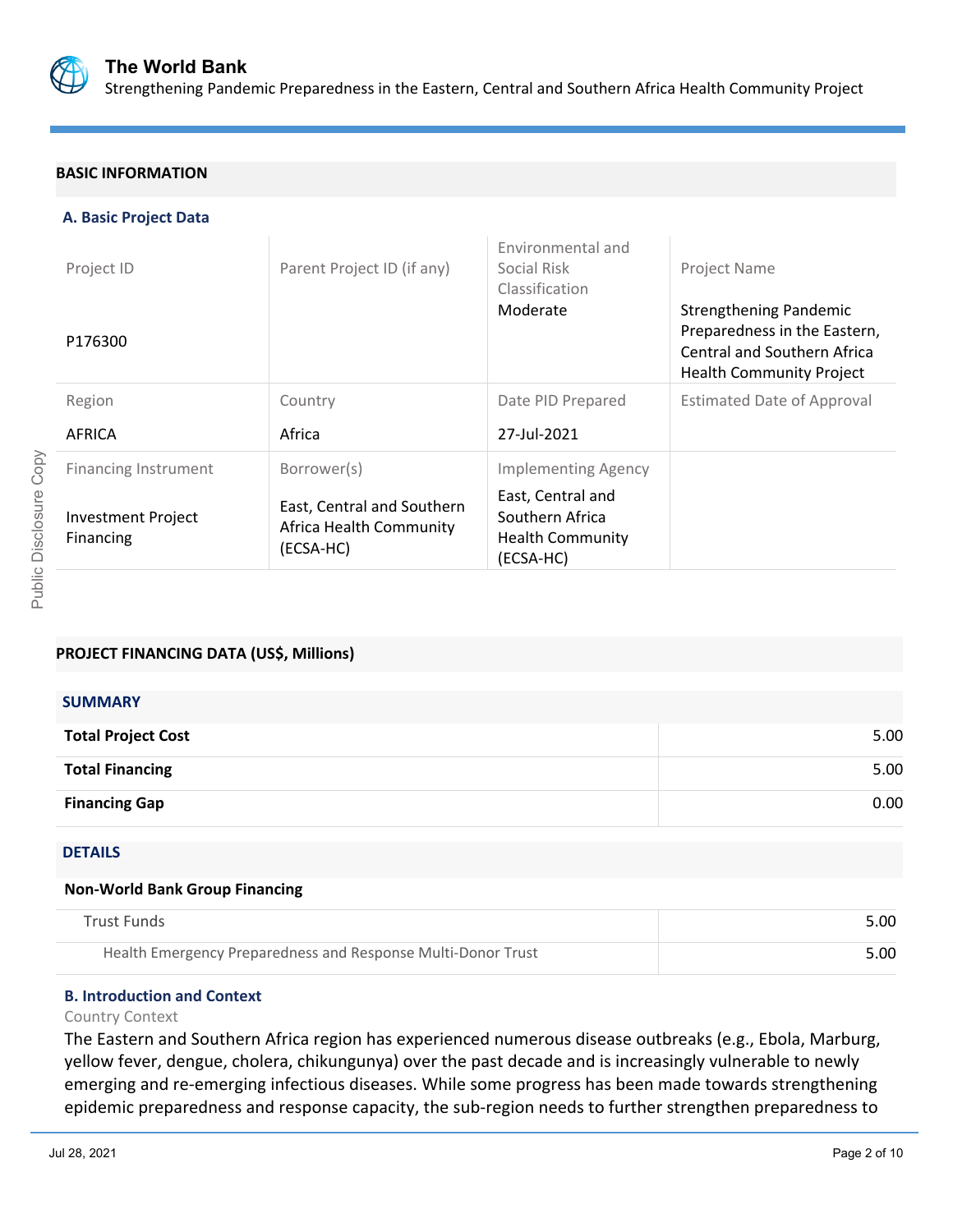

deal with these frequent regional and global public health threats. The WHO Joint External Evaluation (JEE) exercises conducted in the region have been key to benchmark performance, and identify critical gaps in prevention, detection, and response to public health events. The JEE, a comprehensive, standardized, and international-accepted epidemic preparedness assessment, has 19 technical areas to score a country's capacity to prevent, detect and rapidly respond to public health risks, conducted first by a group of domestic experts and then validated by an external group of independent international experts. While most of the countries in this regional block scored higher than 40 (on a scale of 100), all remain deficient in a number of common areas in need of capacity building, such as: (i) robust surveillance systems with early warning and response mechanisms to allow for swift responses; (ii) capacity to manage outbreaks at ports of entry which represent hot spots for disease transmission; (iii) antimicrobial surveillance and detection capacity; (iv) mapping of public health risks and resources; and (v) multi-hazard plans that are well elaborated and

The ongoing COVID-19 pandemic has imposed a large burden to health services in the target countries. As of June 23rd 2021, Malawi had reported a cumulative total of 1,785 cases, 60 deaths, and 13,212 laboratory tests per 1 million of population; Mozambique had 2,267 cases, 27 deaths and 16,044 tests per 1 million population; Rwanda had 2,435 cases, 30 deaths and 117,958 tests per 1 million population, and Zambia had 7,257 cases, 95 deaths and 95,411 tests per one million population. Data for Tanzania is pending publication. All the mentioned countries have community level transmission for the spread of the disease. Change in testing positivity rate over time has varied among countries: in Malawi, it increased from 5.3% on April 24th to 6.4% on June 15th 2021; Mozambique's lowered from 4.5% to 3.1%; Rwanda's remained constant at 0.8% and 0.7% respectively and Zambia's increased from 1.8% to 3.1% during the same time period.[1]

COVID-19, being a novel health condition, has imposed daunting health systems challenges to all target countries. In particular, much of the initial spread was mainly caused by international travelers, including long distance haulage truck drivers. While screening at international airports improved, screening at landcrossing points of entry has been inadequate and has been overwhelmed by the load of travelers and inadequate resources. In the region, reported movement of people across the very porous borders for many socio-economic activities continue to be reported. Systems to improve cross-border surveillance therefore need to be strengthened. Better and consistent ways to monitor and evaluate the response need to be developed to inform further response initiatives, noting that the pandemic may take longer than initially anticipated. Knowledge on control and response to the pandemic is fast evolving. Health care workers need to be provided with the required competencies to effectively control and manage the response.

Recognizing the global nature of public health emergencies, in June 2020, the World Bank Board approved the creation of a new umbrella trust fund program, the Health Emergency Preparedness and Response Trust Fund Program (HEPRTF). The development objective of the HEPRTF is to support eligible countries and territories to improve their capacities to prepare for, prevent, respond and mitigate the impact of epidemics on population. It was set up as a flexible mechanism to provide catalytic, upfront, rapid financing to fill specific gaps in terms of health emergency preparedness and response capacities. The HEPRTF is the anchor trust fund of the umbrella program. Activities eligible for HEPRTF financing focus on three pillars: (a) preparedness for future health emergencies; (b) response to emerging and current health emergencies; and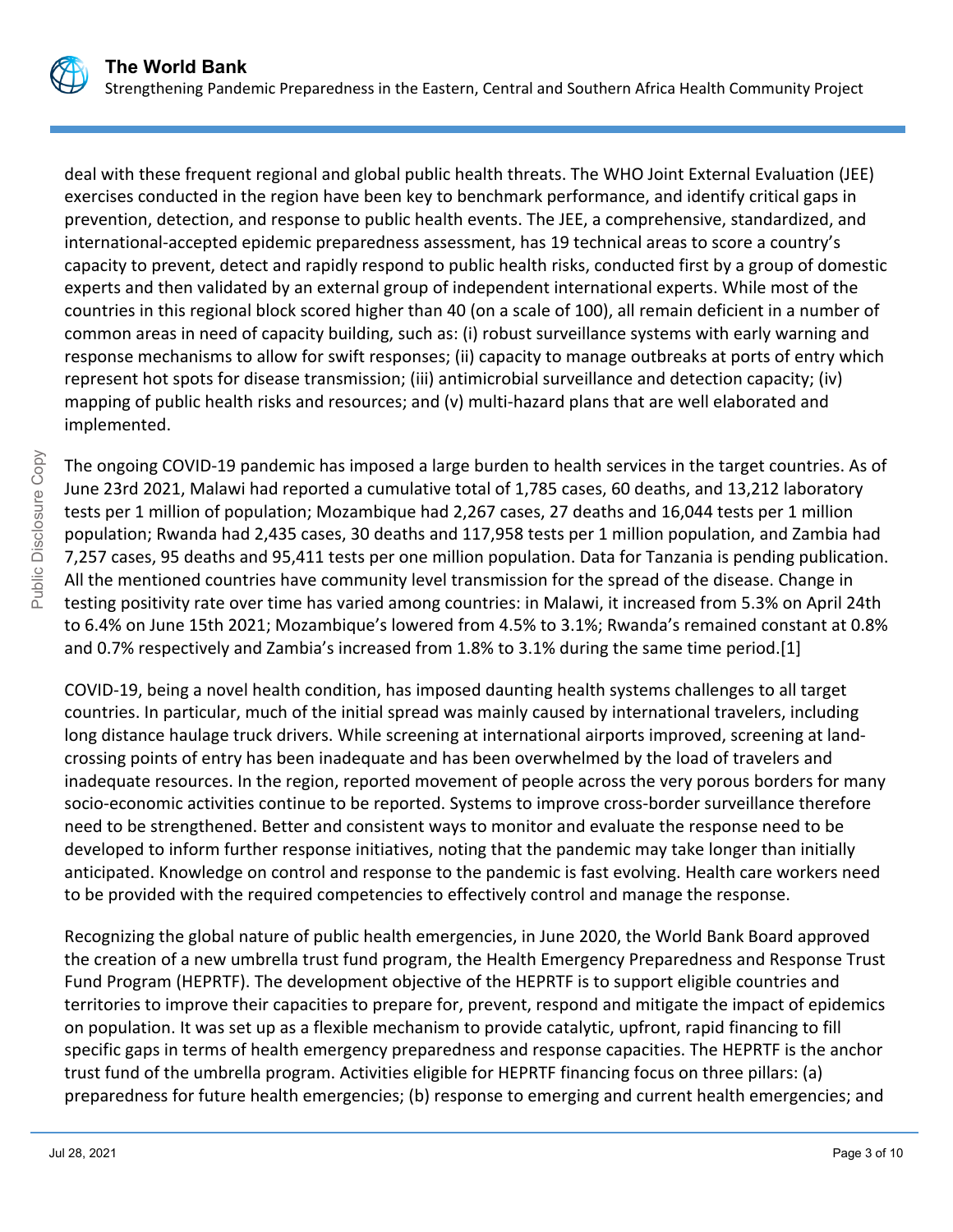

(c) enhancing health systems and facilities, including the use of technology for better improved preparedness. The East, Central, and Southern Africa Health Community (ECSA-HC) has been allocated a US\$5 million HEPRTF grant to support a group of countries (i.e., Malawi, Mozambique, Rwanda, Tanzania and Zambia) which have expressed commitment to strengthen their health emergency preparedness capacity. The selection of the countries was based on: (i) the criteria set forth in the HEPR call for proposals based on the countries categorization; and (ii) expression of willingness to be part of the regional project. The HEPRTF resources are not used to purchase COVID-19 vaccines. All five participating countries recognize the importance of investing early to strengthen preparedness, which will save lives and minimize health care costs.

The ECSA-HC in consultation with national stakeholders and World Bank specialists working on these countries, have identified a set of priority interventions, considering gaps identified during the JEEs and activities underway supported by other partners. The proposed activities are in line with global experience and evidence-based approaches and good practices. First, it is well recognized that investing early in health security by focusing on preparedness is not only highly cost-effective, but an integral part of the broader universal health agenda which all these countries are pursuing. Second, benchmarking performance through the JEE checklist allows countries to identify key gaps and focus on addressing them. By developing and applying a simplified annual JEE checklist, this will allow regular tracking and monitoring of performance and course corrections along the way. Third, setting up events-based surveillance, mapping risks, and conducting joint cross border surveillance represent evidence-based approaches that will provide early warnings and facilitate rapid responses. Fourth, using a One Health approach to conducting cross border surveillance and joint investigations also represents good practice, given the high level of transmission of infectious diseases from animals to humans. Finally, using a regional approach fosters economies of scale and efficiencies and allows countries to pull forces to tackle common problems, recognizing that diseases know no borders and solidarity is critical.

[1] https://ourworldindata.org/grapher/covid-19-positive-rate-bar?time=2020-06- 15&country=VNM~TWN~NZL~AUS~ZAF~KOR~EST~IND~ISL~TUN~CAN~ARG~JPN~PHL~ITA~IDN~USA~GBR

## Sectoral and Institutional Context

The Eastern and Southern Africa region needs to further bolster preparedness to deal with the rising burden of regional and global public health threats, as seen during the ongoing COVID-19 pandemic. Countries face a wide range of threats, face similar gaps and share common goals and objectives. In Malawi, cholera remains endemic, and core areas that need strengthening range from surveillance systems, laboratory capacity, and public health response at ports of entry. In Zambia, porous borders and increasing regional trade underscores the importance of bolstering cross border disease control. The rise in COVID-19 cases and related social distancing measures have increased the strain on the health system and livelihoods. The Zambian Ministry of Health is stepping up efforts in capacity building for health personnel, laboratory testing capacity, and border screening, to control the pandemic. Tanzania also faces the high risk of cross border transmission of diseases, further compounded by the lack of clean water that is only accessible in 61% of households. Rwanda has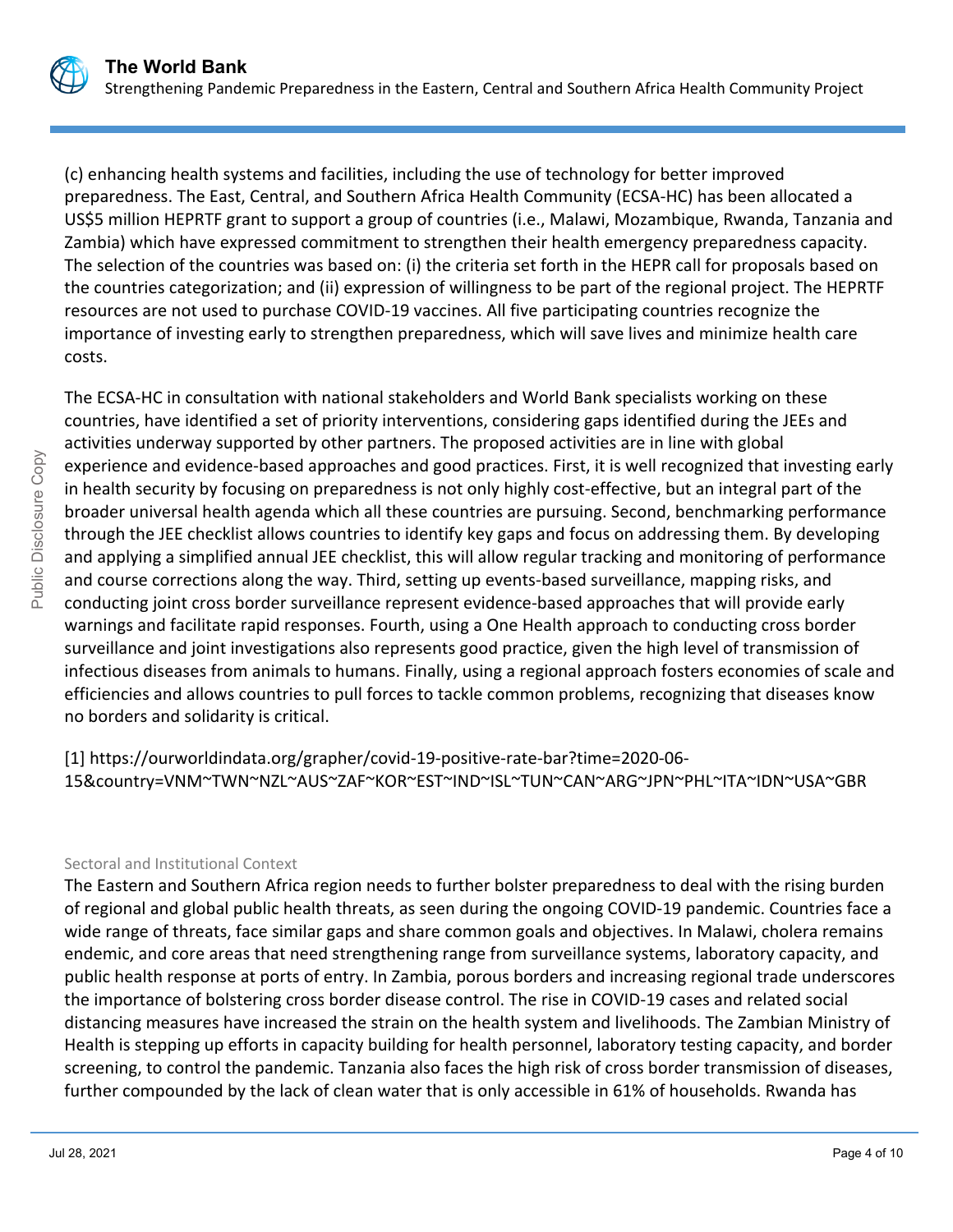

made considerable progress controlling disease outbreaks but has persistent gaps that need to be addressed like the other countries. Finally, Mozambique ranks as the 10th most vulnerable country to disaster risks with climate-related events, including frequent floods, cyclones, and droughts, which have long-term negative impacts on the lives of the poorest and most vulnerable.

### Relationship to CPF

The project is aligned with the World Bank Group (WBG) strategic priorities, particularly the WBG's support to achieving Universal Health Coverage, as well as national plans and global commitments to strengthening pandemic preparedness. The proposed activities are aligned to the respective CPF in the participating countries:

- **Malawi** The proposed project is aligned with the WBG's Country Partnership Framework (CPF) for Malawi (FY21-FY25, Report No. 154505-MW). Specifically, it is aligned to Focus Area 3 on "*Strengthening human capital development*," building upon the consolidated efforts by the WBG and other partners to improve the delivery of health services . Furthermore, this project is aligned to the World Bank's response to COVID-19, which focuses on early relief to resilient recovery and areas such as (i) saving lives; and (iv) strengthening policies and institutions.
- **Mozambique**  The proposed project is aligned with the WBG's CPF for Mozambique (FY17-FY21, Report No. 104733-MZ), as revised by the recently concluded Performance and Learning Review (2020, Report No. 144024-MZ) that included adjustments for COVID-19 such as the additional of an objective on "*Supporting Recovery and Rehabilitation,*" reflecting the need to address the impacts of both the recent cyclones and disease outbreaks. It is also aligned to the CPF's Objective 6 on "*Improving Health Service Delivery*," within Pillar 2 on "*Investing in Human Capital*", which prioritizes strengthening public health institutions and increasing the resilience of the most vulnerable people through inclusive growth, while strengthening national and local institutions to reduce fragility. Among the noted challenges include the lack of reliable data and weak disease surveillance systems, which are activity areas covered under the proposed project.
- **Rwanda**  The proposed project is aligned with the WBG's CPF for Rwanda (FY21–FY26, Report No. 148876-RW), specifically to CPF Objective 1 on "*Improve Human Capital*" which aims to deepen Rwanda's human capital base, while supporting poor and vulnerable groups. The CPF was finalized jointly with the Government of Rwanda as the COVID-19 pandemic was unfolding, and adjusted to align with the Government's crisis response program. The proposed project is also well aligned with Rwanda's National Strategy for Transformation (2017-2024) which aims to strengthen disease prevention awareness and reduce the spread of communicable diseases, and the Health Sector Strategic Plan 4 (HSSP4 2018-2024) which underscores the importance of preventing and controlling epidemic diseases and other public health threats through a sustainable, effective and efficient national epidemiological surveillance, response and recovery system under its health security chapter.
- **Tanzania** The proposed project is aligned with the WBG's CPF for Tanzania (FY18-FY22, Report No. 121790-TZ), particularly to Focus Area 2 on "*Boost human capital and social inclusion - A life cycle*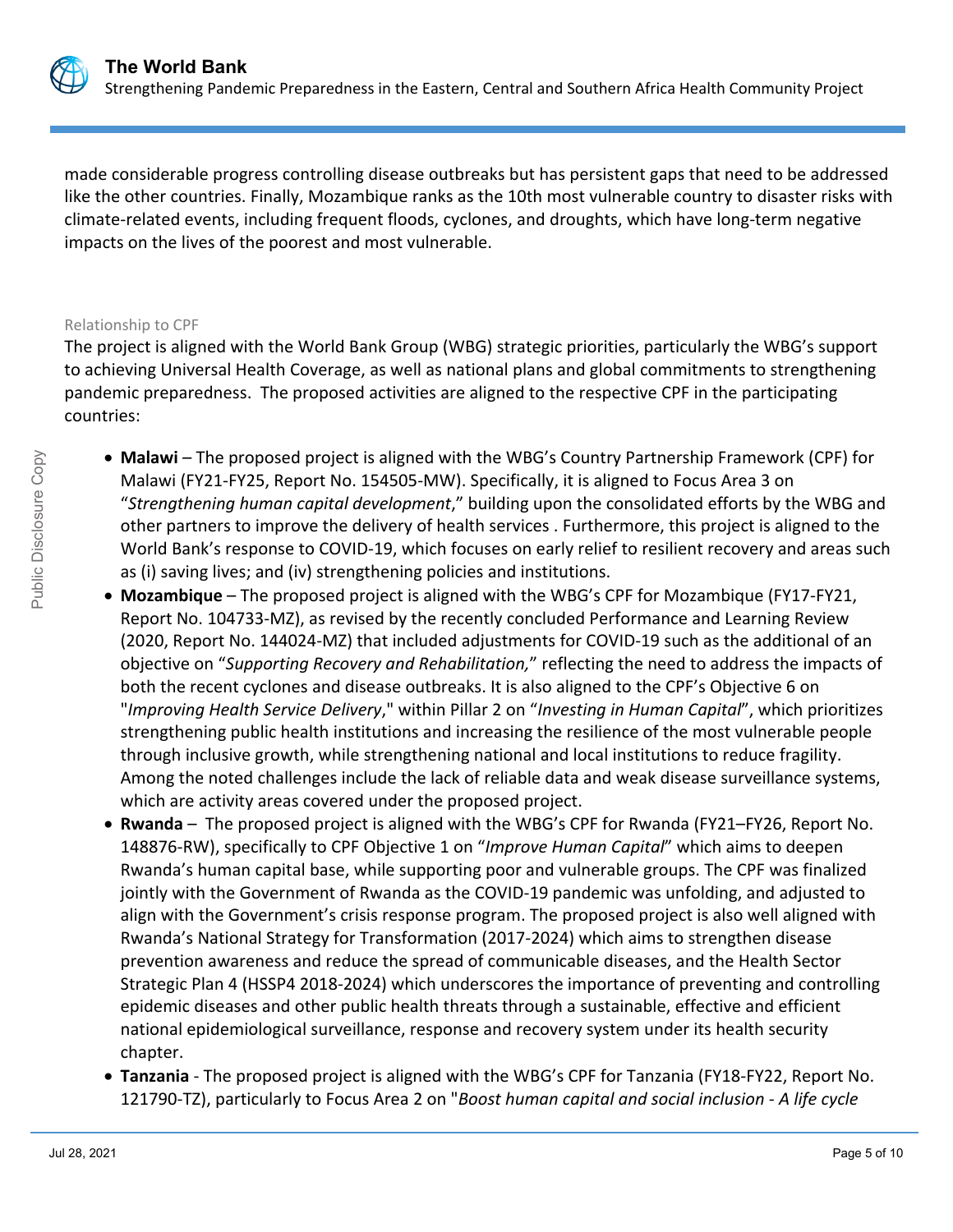

*approach to human development challenges*" and Objective 2.3 on "*Improve the quality of health care and education*." This objective aims to improve primary health care and service delivery, especially in hard-to-reach areas.

 **Zambia** - The proposed project is aligned to the WBG's CPF for Zambia (FY19-FY23, Report No. 128467-ZA), specifically to CPF Focus Area II, Objective 2.1 on "*Access to secondary education, health services, nutrition, and social protection increases, with attention to girls and women in selected rural areas,"* which seeks to facilitate inclusive long-term human capital development by breaking intergenerational poverty cycle and increasing access to public services. As noted in the CPF, disease outbreaks and public health emergencies have been identified as significant development challenges, and there is a pressing need to address disease outbreaks and broader public health emergencies alongside existing investments in public health prevention and service delivery.

# **C. Project Development Objective(s)**

# Proposed Development Objective(s)

The project development objective is to support selected countries in Eastern and Southern Africa to improve system preparedness for health emergencies.

# Key Results

# **PDO-level indicators will include the following:**

- Number of countries adopt harmonized cross-border travel protocols for priority diseases to strengthen screening of travelers
- Number of countries adopt generic regional guidelines/protocols and tools for establishing and rollout of Events Based Surveillance (EBS)
- Number of countries scoring ≥ 3 in at least 3 of the following JEE indicators:
	- $\circ$  R.1.1 Multi-hazard national public health emergency preparedness and response plan is developed and implemented
	- o R.1.2 Priority public health risks and resources are mapped and utilized
	- o Port of Entry (PoE).1 Routine capacities are established at PoE
	- o P.3.4 Antimicrobial stewardship activities
	- o D.2.1 Indicator and event-based surveillance systems

A common framework will be used for monitoring performance. The Results Framework focuses on accountability for results and places an emphasis on outputs and intermediate outcomes. Countries will be responsible for data collection, including preparation for routine project reporting for the activities that will be implemented at country level. At the regional level, ECSA-HC will coordinate, track and facilitate timely reporting of information quarterly and annually and consolidate results for submission to the World Bank. The implementation of the M&E framework will be tracked regularly during project supervision. In each country, an M&E specialist will be designated to oversee data collection and analysis.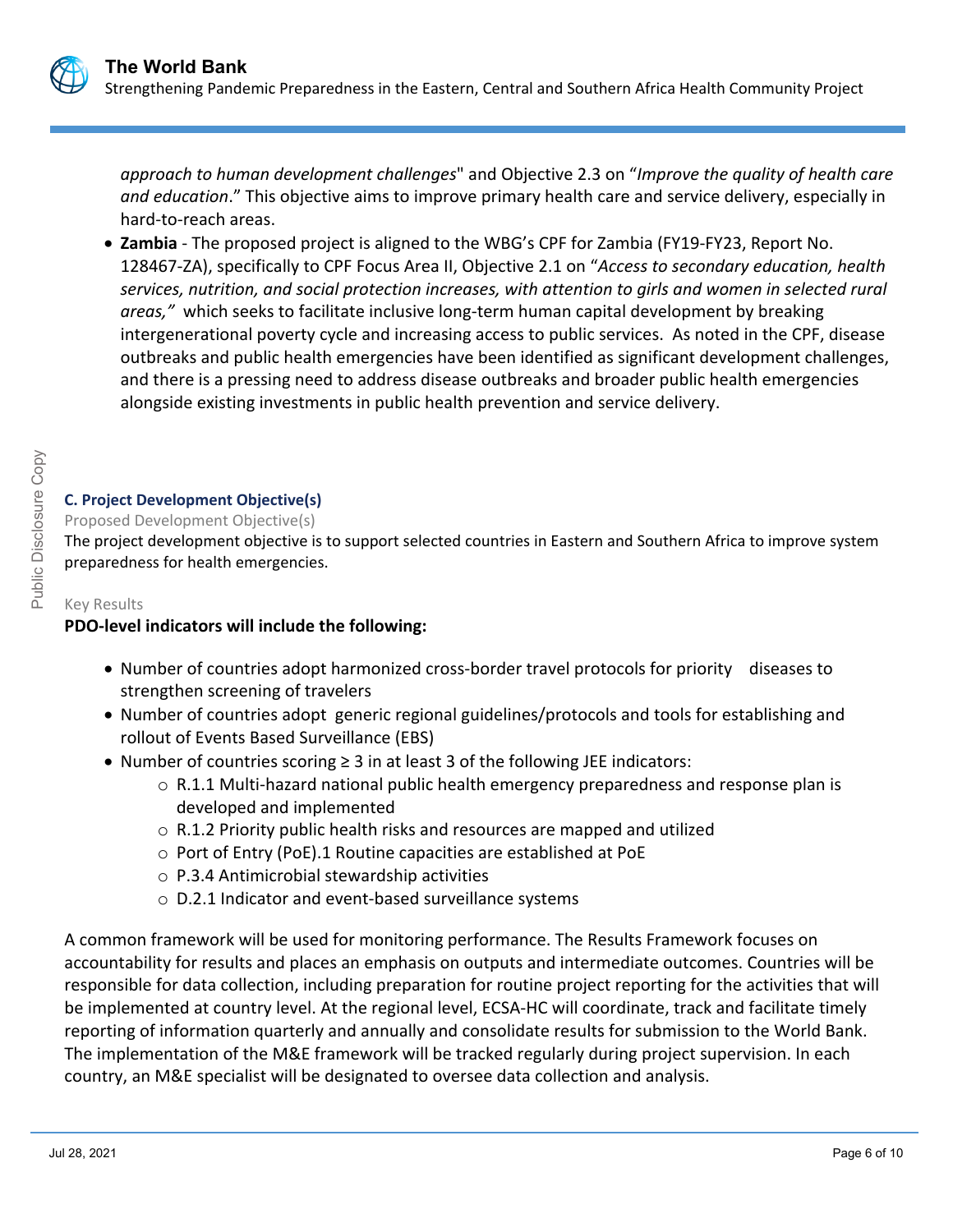

The implementation of the planned interventions is expected to yield the following main outcomes in the supported countries: (i) Improved capacity for cross border disease surveillance and emergency preparedness, (ii) Enhanced capacity for implementing EBS System in the project countries; (iii) Enhanced indicator and event-based surveillance systems in the participating countries; (iv) Improved surveillance capacities at point of entries; (v) Mapping of major public health risks; and (vi) Improved capacity for antimicrobial surveillance and stewardship for combatting antimicrobial resistance (AMR). These outcomes will be measured using the indicators mentioned above.

## **D. Preliminary Description**

### Activities/Components

**This project has three main components**: (i) strengthening surveillance systems; (ii) preparing for health emergencies; and (iii) enhancing health systems, while promoting innovations and knowledge sharing and use of digital technology. The project will support capacity building activities in the countries, and will not support direct service delivery nor cover civil works or procure medical equipment.

**Component 1: Strengthening surveillance systems in project countries**: (**US\$1.6 million).** Under this component, the project will support countries to strengthen surveillance systems by providing technical assistance in: (i) rolling out the third edition of the Integrated Diseases Surveillance Response System (IDRS) strategy (2019) with a focus on establishing events based surveillance systems; (ii) enhancing point of entry disease surveillance capacities, and expanding cross border disease surveillance; (iii) building capacity for laboratory-based disease surveillance; (iv) expanding use of electronic platforms for sharing surveillance data; and (v) improving antimicrobial surveillance and stewardship for combatting AMR.

**Component 2: Support countries to prepare for health emergencies (US\$1.3 million)**. This component will support member countries to conduct annual peer assessments of their preparedness systems using the JEE score card. The assessment will review the progress countries are making in addressing the IHR core capacity gaps. To this end, ECSA-HC will: (i) train national trainers from the project countries on the JEE tool; (ii) coordinate and facilitate peer to peer (inter-country) mini-JEE assessments; and (iii) coordinate with the WHO to validate the peer assessment findings for publication. In addition, the project will support countries to map priority public health risks and to update/ prepare multi-hazard public health emergency preparedness and response plans. To this end, ECSA-HC will: (i) provide training to representatives from the targeted countries to identify and characterize risks using WHO recommended tool (The Strategic Tool for Assessing Risks, STAR); (ii) support consultation meetings of multi-sectoral experts (working on both human and animal health) to review existing plans; (iii) develop multi-hazard plan plans aligned to the International Health Regulations (IHR) capacity requirements; and (iv) conduct One Health simulation exercises to test the plans.

**Component 3. Strengthen health systems and innovations (US\$1.6 million).** Building on previous and current initiatives, the project will support member countries to expand e-learning and online surveillance platforms to strengthen coverage of quality surveillance and preparedness activities, promote evidence-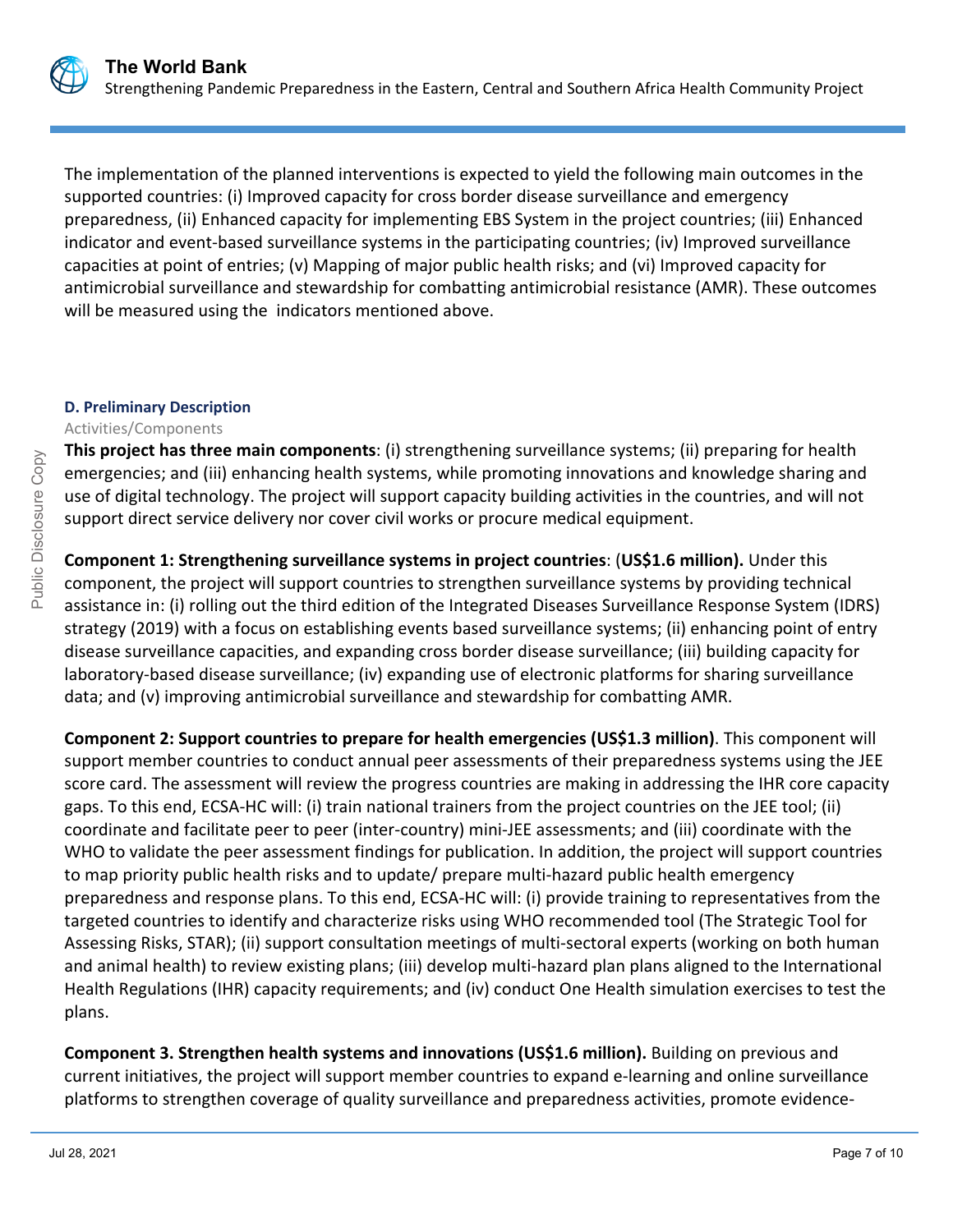

based knowledge-sharing among project countries, and the application of digital innovations and use of digital technology.

**Project Management (US\$0.5 million).** The project will be managed by ECSA-HC that will work closely with the Ministries of Health of the participating countries and collaborate with other partners supporting complementary activities in these five countries. The project will largely utilize the technical staff at the ECSA-HC supporting the Southern Africa TB and Health Systems Support (SABTHSS) Project, as well as other experts at the ECSA-HC. Additional staff will be recruited to strengthen existing capacity and to ensure effective implementation of the project activities. The additional staff will include the following: (i) Medical Epidemiologist; (ii) AMR Senior Program Officer; (iii) System design officer (ICT); and (iv) Administrative assistant. Financial management and procurement functions will utilize the existing capacities within ECSA-HC. To this end, the project will support: (i) project consulting costs; and (ii) project operational costs, including costs for monitoring of implementation progress.

## **Environmental and Social Standards Relevance**

## **E. Relevant Standards**

| <b>ESS Standards</b>              |                                                                                                         |                  |                               | Relevance              |
|-----------------------------------|---------------------------------------------------------------------------------------------------------|------------------|-------------------------------|------------------------|
| ESS <sub>1</sub>                  | Assessment and Management of Environmental and Social<br><b>Risks and Impacts</b>                       |                  |                               | Relevant               |
| <b>ESS 10</b>                     | Stakeholder Engagement and Information Disclosure                                                       |                  |                               | Relevant               |
| ESS <sub>2</sub>                  | Labor and Working Conditions                                                                            |                  |                               | Relevant               |
| ESS <sub>3</sub>                  | Resource Efficiency and Pollution Prevention and<br>Management                                          |                  |                               | Relevant               |
| ESS <sub>4</sub>                  | Community Health and Safety                                                                             |                  |                               | Relevant               |
| ESS <sub>5</sub>                  | Land Acquisition, Restrictions on Land Use and Involuntary<br>Resettlement                              |                  |                               | Not Currently Relevant |
| ESS <sub>6</sub>                  | Biodiversity Conservation and Sustainable Management of<br>Living Natural Resources                     |                  |                               | Not Currently Relevant |
| ESS <sub>7</sub>                  | Indigenous Peoples/Sub-Saharan African Historically<br><b>Underserved Traditional Local Communities</b> |                  |                               | Not Currently Relevant |
| ESS <sub>8</sub>                  | <b>Cultural Heritage</b>                                                                                |                  |                               | Not Currently Relevant |
| ESS <sub>9</sub>                  | <b>Financial Intermediaries</b>                                                                         |                  |                               | Not Currently Relevant |
|                                   |                                                                                                         |                  |                               |                        |
| <b>Legal Operational Policies</b> |                                                                                                         |                  |                               |                        |
| <b>Safeguard Policies</b>         |                                                                                                         | <b>Triggered</b> | <b>Explanation (Optional)</b> |                        |
| 7.50                              | Projects on International Waterways OP                                                                  | No               |                               |                        |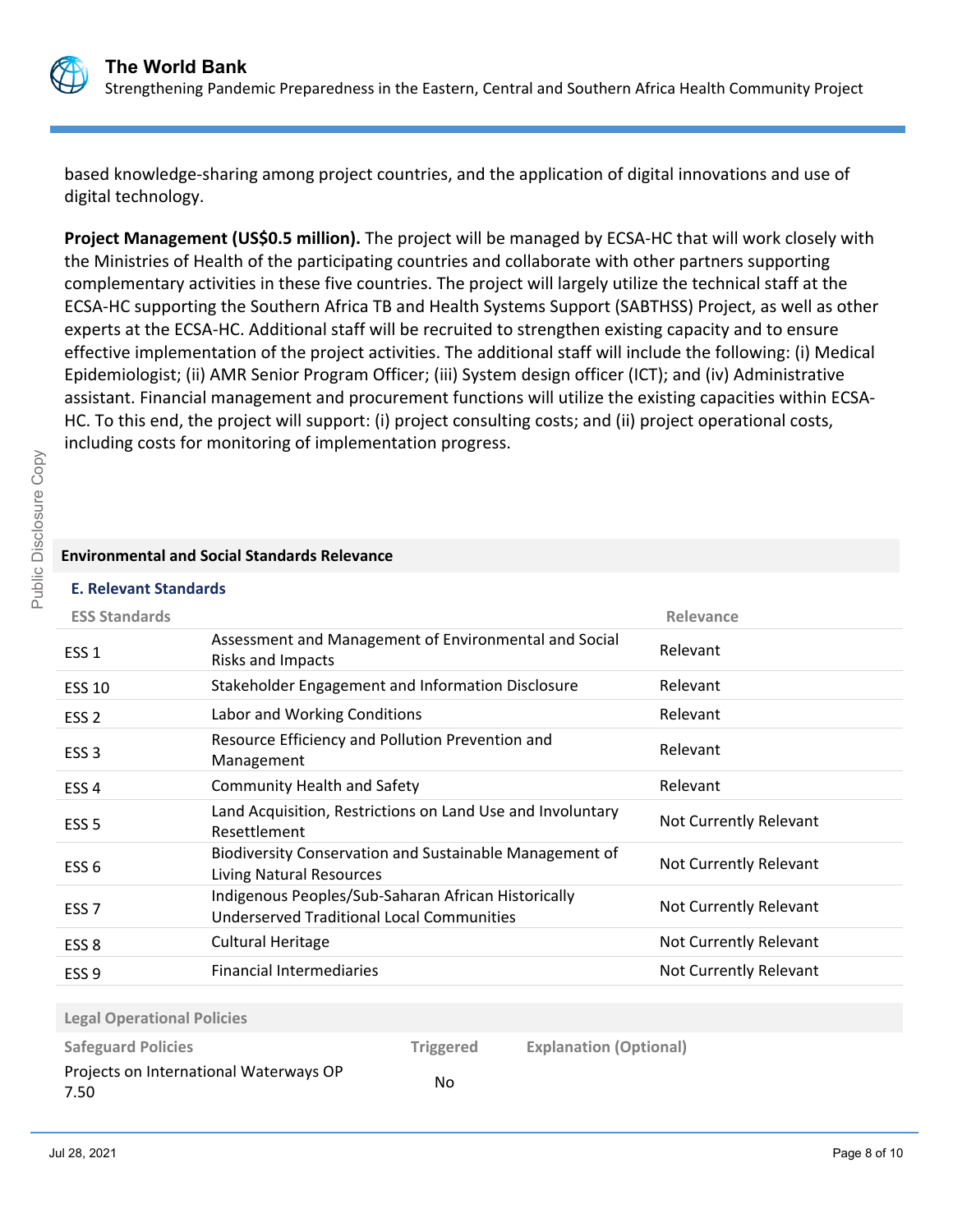

Projects in Disputed Areas OP 7.60

## Summary of Screening of Environmental and Social Risks and Impacts

The project will provide capacity building support and, therefore, the project is not expected to result in any irreversible environmental risks and impacts. The project will not finance or support (i) laboratory testing, procurement of laboratory equipment (ii) cross border surveillance or entry point checks (iii) any type of infectious healthcare waste management (iv) require any land acquisition (v) civil works of any type and; (vi) and will not procure and support IT equipment, software or any type of digital platforms. Therefore, the project will have a positive effect on the environment because of the early detection and control of diseases will prevent unsustainable resource depletion, enhance biodiversity protection and pollution prevention. The project will help avoid community and occupational health and safety risks and impacts, reduce the generation of infectious healthcare waste that will lead to minimal air, soil and water pollution and prevent and reduce the release of long lived climate pollutants from the cold chain storage use of freons with Ozone Depleting Substances and a Global Warming Potential. There are project Occupational Health and Safety (OHS) risks and minor solid waste risks where face to face interactions could take place and from the indiscriminate disposal of Covid-19 related PPE waste. The social risks are considered to be low due to the nature of the capacity building and technical assistance at the Regional and National level to strengthen systems in the target countries. The project is expected to have positive social impacts by contributing to an improvement in disease surveillance at the national and regional level. The Project will not include any civil works and any direct interaction with communities is expected to be limited. Engagement will be required with other professional agencies including NGOs, WHO, African CDC to ensure successful implementation of the project. Due to the likely nature and scale of the workforce issues related to labor and working conditions are anticipated to be negligible but will be addressed through the requirement for national law and requirements for ESS2 to be met. As a result of the limited interaction of the project with communities and the nature of the workforce project induced risks associated with SEA/SH are expected to be low.

## **CONTACT POINT**

#### **World Bank**

| Contact:      | Peter Okwero | Title: |
|---------------|--------------|--------|
| Telephone No: | 5355+3201    | Email: |

# Title : Senior Health Specialist

## **Borrower/Client/Recipient**

| Borrower :     | East, Central and Southern Africa Health Community (ECSA-HC) |         |                                           |
|----------------|--------------------------------------------------------------|---------|-------------------------------------------|
| Contact:       | Dr. Yoswa Dambisya                                           | Title : | Director General of ESCA Health Community |
| Telephone No : | 255685890281                                                 |         | Email: yoswa@ecsahc.org                   |

## **Implementing Agencies**

Implementing East, Central and Southern Africa Health Community (ECSA-HC)